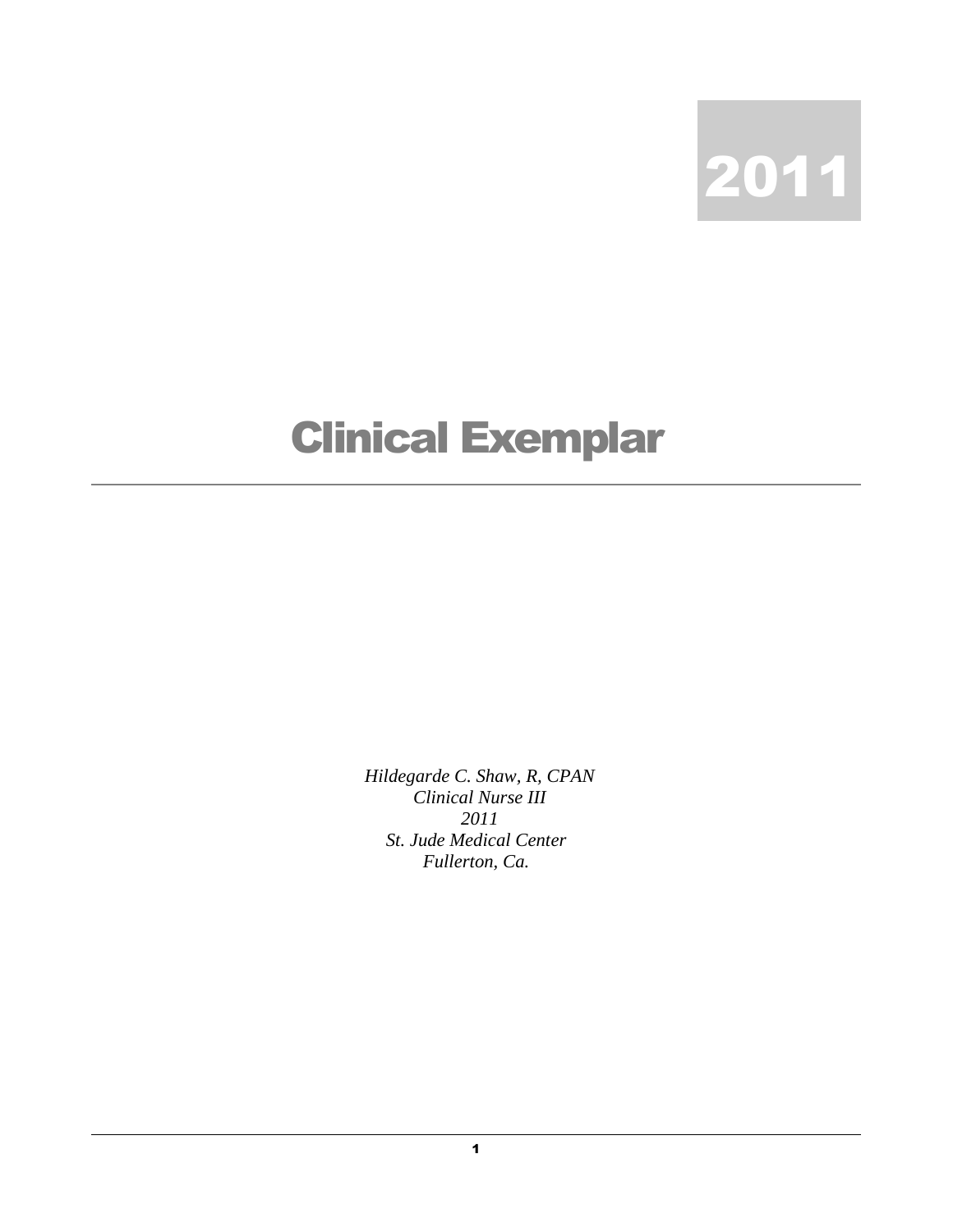## **Story** 15

## SOMETIMES IT TAKES A

## VILLAGE

 recent weekend of being on**-**call for emergency surgeries was A recent weekend of being on-call for emergency surgeries was interesting in more ways than one. There was a planned power outage for that 24 hour period and no surgeries would be scheduled unless they were dire emergencies. The problem with that scenario was that the staff who would be involved in scheduling and performing surgeries did not receive that information!

Consequently, little nine year old Alyssa (not her real name) was brought to the Operating Room, sitting in a wheelchair, awake and as pleasant as she could be for surgery on her wrist. She was accompanied by her grandmother with whom she was spending the summer. Alyssa lives in Arizona and had fractured her wrist while climbing a tree with her brother. Because we had no patients in PACU at the time, my co-worker and I went to the OR and introduced ourselves to Alyssa as the nurses who would be waking her up after surgery.

Everything seemed to be on track as we waited for the surgeon to arrive. During that time it was communicated to the OR that little Alyssa's surgery could not be performed because it was not an emergency. The surgeon arrived and stated that it was really the best time to reduce Alyssa's wrist for optimal results. (She had previously been seen in the Emergency Room two days before and her mother's driver's license and phone consent were sufficient for treatment because the nature of her illness was emergent).

Upon further examination of the patient's chart and history, it was determined that because she was a minor and her mother was out of state,